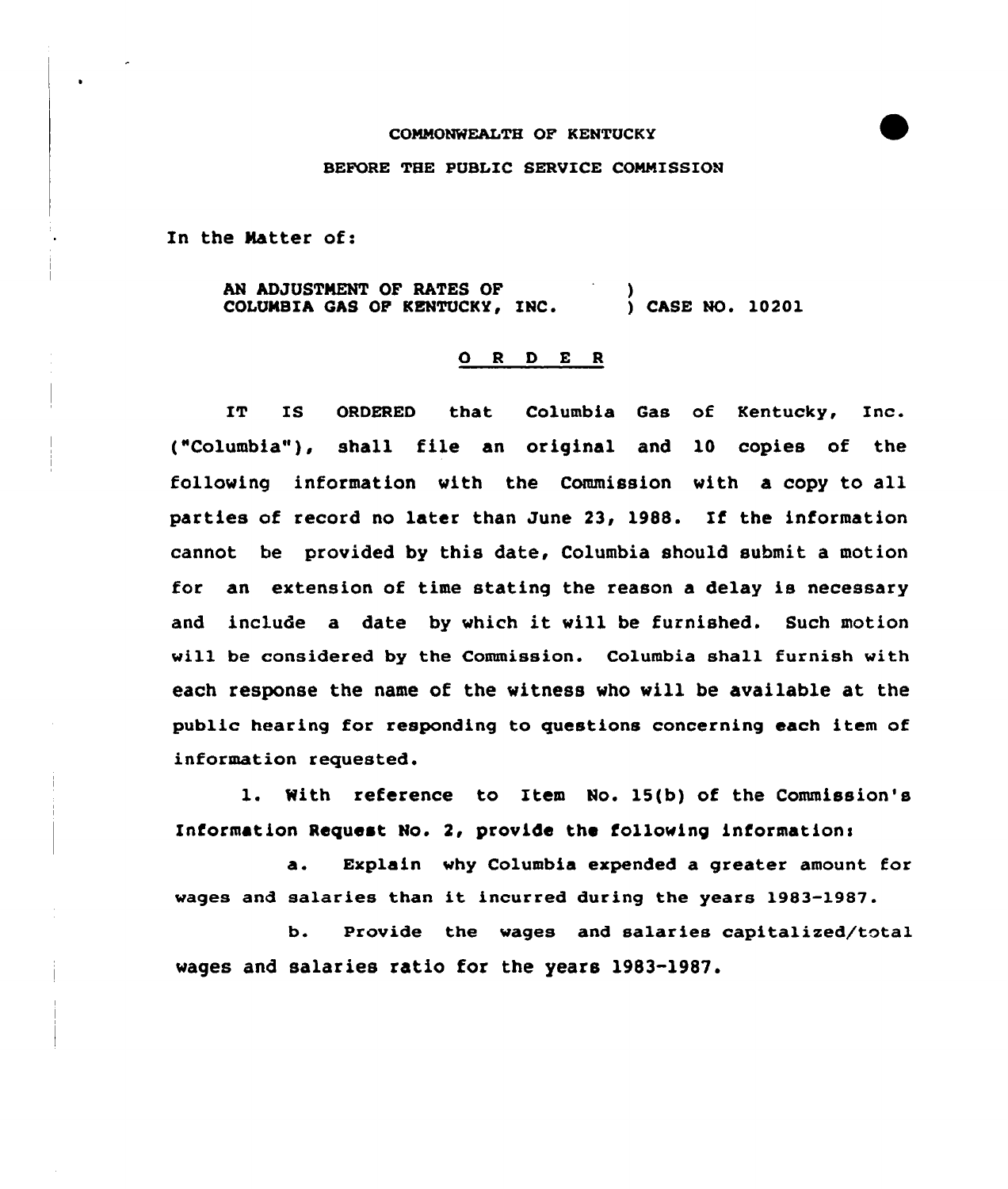2. With reference to the response to Item No. 16, Sheet <sup>5</sup> of the Commission's Information Request No. 2, provide the following information:

State the title of each subaccount used in this  $\ddot{a}$ . adjustment and explain the items accounted for in each account.

b. Explain why each subaccount has been used in arriving at this adjustment.

3. With reference to Item No. 17 of the Commission's Information Request No. 2, provide the following information:

a. Is it correct that the use of the net charge of method that was used in Case No. 9003, Columbia Gas of Kentucky's Intent to Pile a Rate Case, is acceptable to Columbia in this case? If not, explain why it is not.

4. With reference to Item No. 19 of the Commission's Information Request No. 2, provide the following information:

a. State whether the wages and salaries of those employees of Columbia Gas System who are involved in processing this case were considered in establishing Columbia Gas System's wholesale gas rate in its latest proceeding before FERC.

b. Of the \$7,857 amount for employee expenses and labor, state the amount that is projected to be for travel and the amount for overtime wages. Also, explain the basis for these projections.

c. State why outside legal counsel is necessary. Also, explain why the services to be provided by outside counsel cannot be obtained from Columbia's internal legal staff.

 $-2-$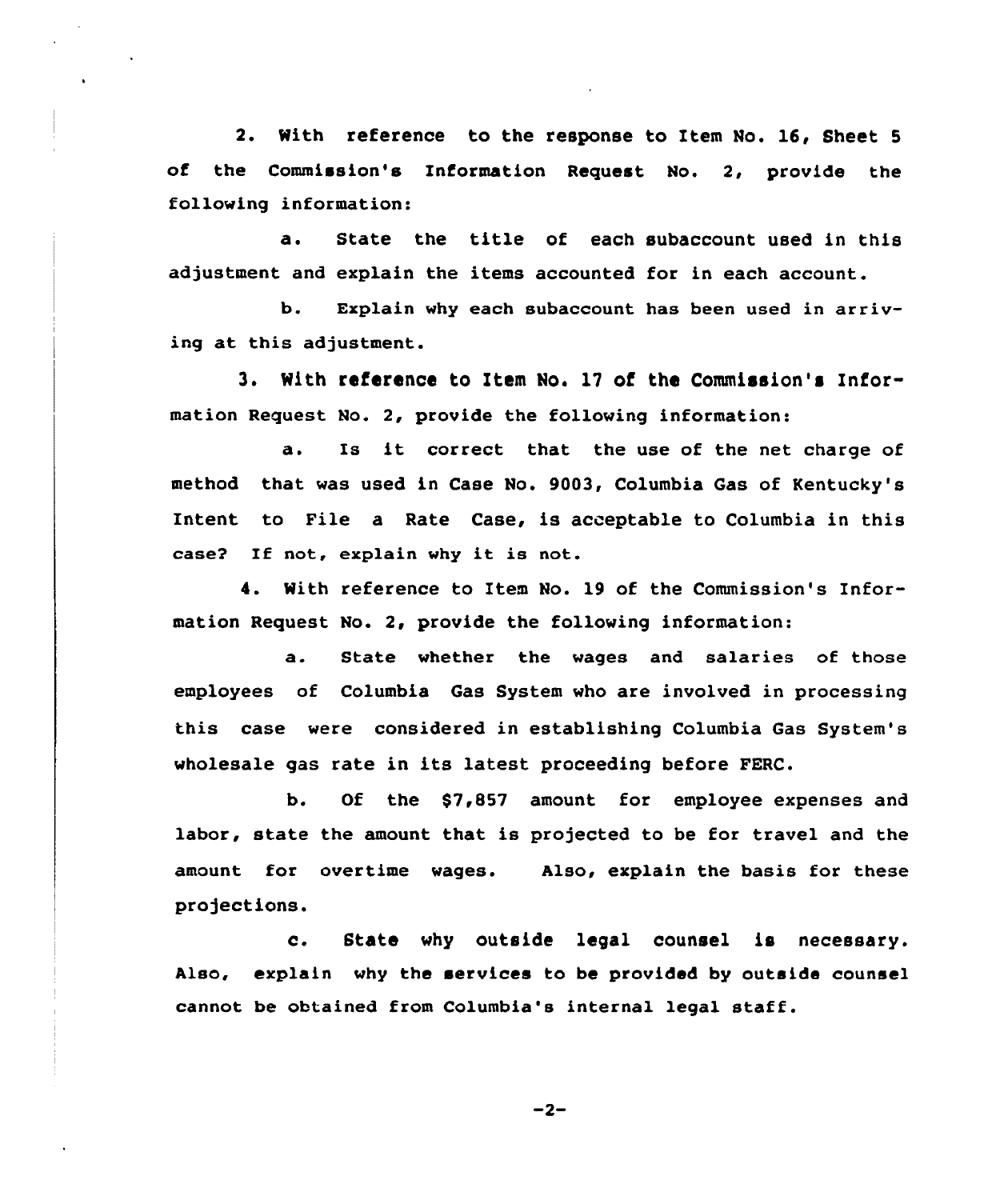d. In the response to Item 19(d), columbia states that rate case services cannot be obtained from Columbia's internal staff because "For rate of return purposes, Columbia System debt equity ratio are used for Columbia Gas of Kentucky." Explain the relationship between rate case expense and debt equity ratio.

5. With reference to Item No. 21 of the Commission's Information Request No. 2, provide the follawing information:

a. With reference to Item No. 21(b), provide a breakdown showing the individual cost items that comprise the \$42,279 expenditure for CDC cost, the \$386,044 expenditure for system service cost, and the \$285,839 expenditure for consultation services.

b. With reference to Item No. 21(d), explain how Columbia was able to operate the CIS System during 1987 at no cost.

c. With reference to Item No. 21(e), reference the portion of Columbia's calculation that recognizes the cost savings that will be derived from this more efficient information system. Also, state the total cost savings that will be realized and state the amount of cost savings that are recognized in Columbia's adjustment.

d. With reference to Item No. Zl(g), provide copies of the references columbia relied upon in determining that cost recovery of this type is <sup>3</sup> to 5 years for rate-making purposes.

6. With reference to Item No. <sup>22</sup> of the Commission's Information Request No. 2, provide the following information:

 $-3-$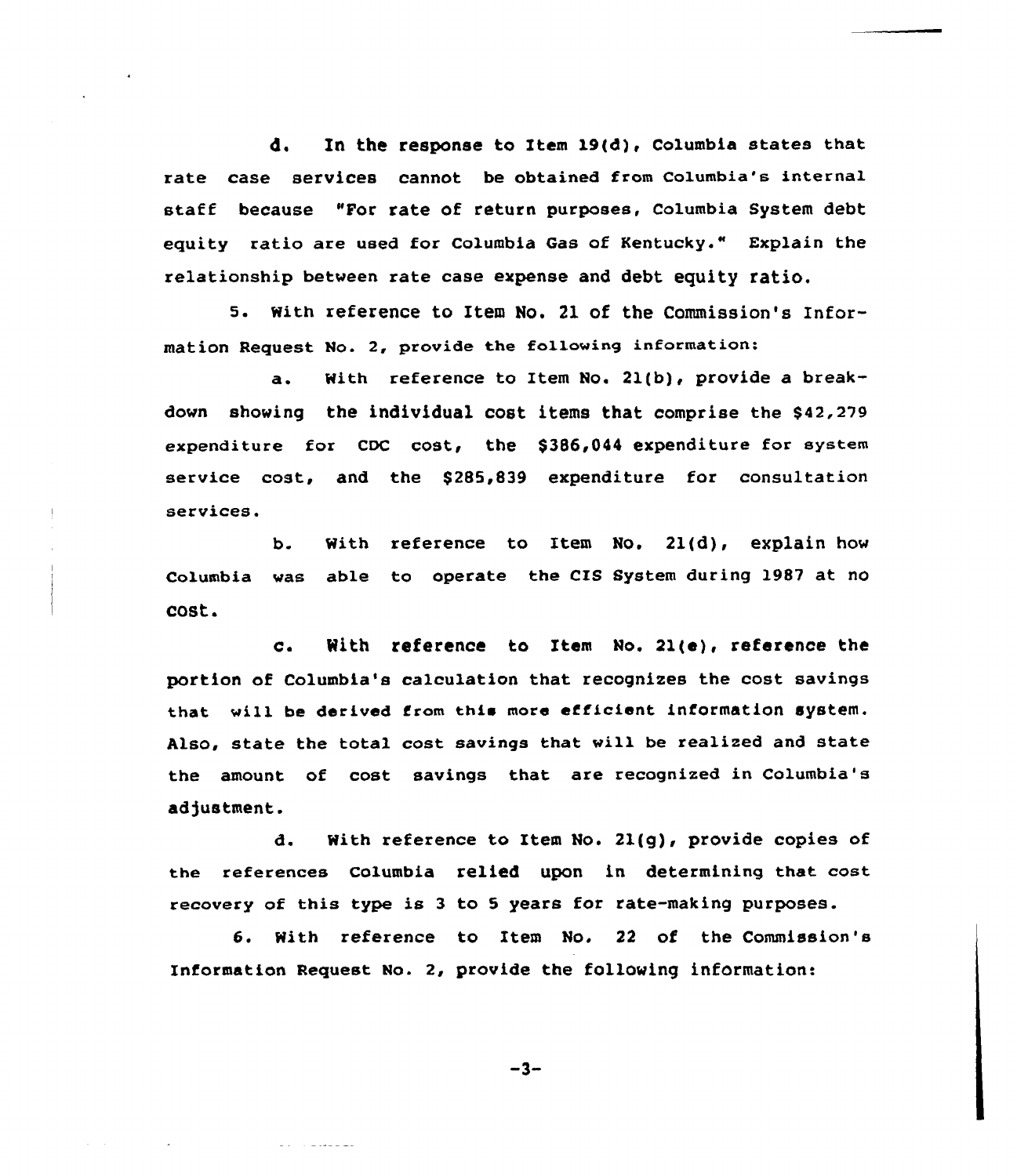a. With reference to Item No. 22(a)(3), cite the Item No. and Page No. to vhich Columbia is referring.

b. With reference to Item No. 22(a)(5), state and explain the basis for Columbia's projection that employee pension and benefits will increase by 1.1 percent.

c. In its response to Item No. <sup>16</sup> of the Commission'8 Information Request No. 1, Columbia did not respond to that portion requesting "a complete detailed narrative explanation of each adjustment including the reason why each adjustment is required," nor to the portion requesting that Columbia "explain in detail all components used in each calculation including the methodology employed and all assumptions applied in the derivation of each adjustment." Item No. 22 of the Commission's Information Request No. <sup>2</sup> again requested this information and Columbia again failed to provide the requested information. Thus the information has not been furnished. Please provide this information or explain vhy Columbia believes it should not be required to provide it.

7. With reference to Item No. <sup>23</sup> of the Commission's Information Request Mo. 2, provide the folloving information:

a. State the number of customers that had RCS audits during the test year.

b. State and explain the basis for Columbia's projection that 2SO customers vill have RCS audits during 1988.

c. Provide <sup>a</sup> breakdovn shoving the costs which comprise the \$75 average cost per audit.

8. With reference to Item No. 28 of the Commission's Information Request No. 2, provide the following information:

 $-4-$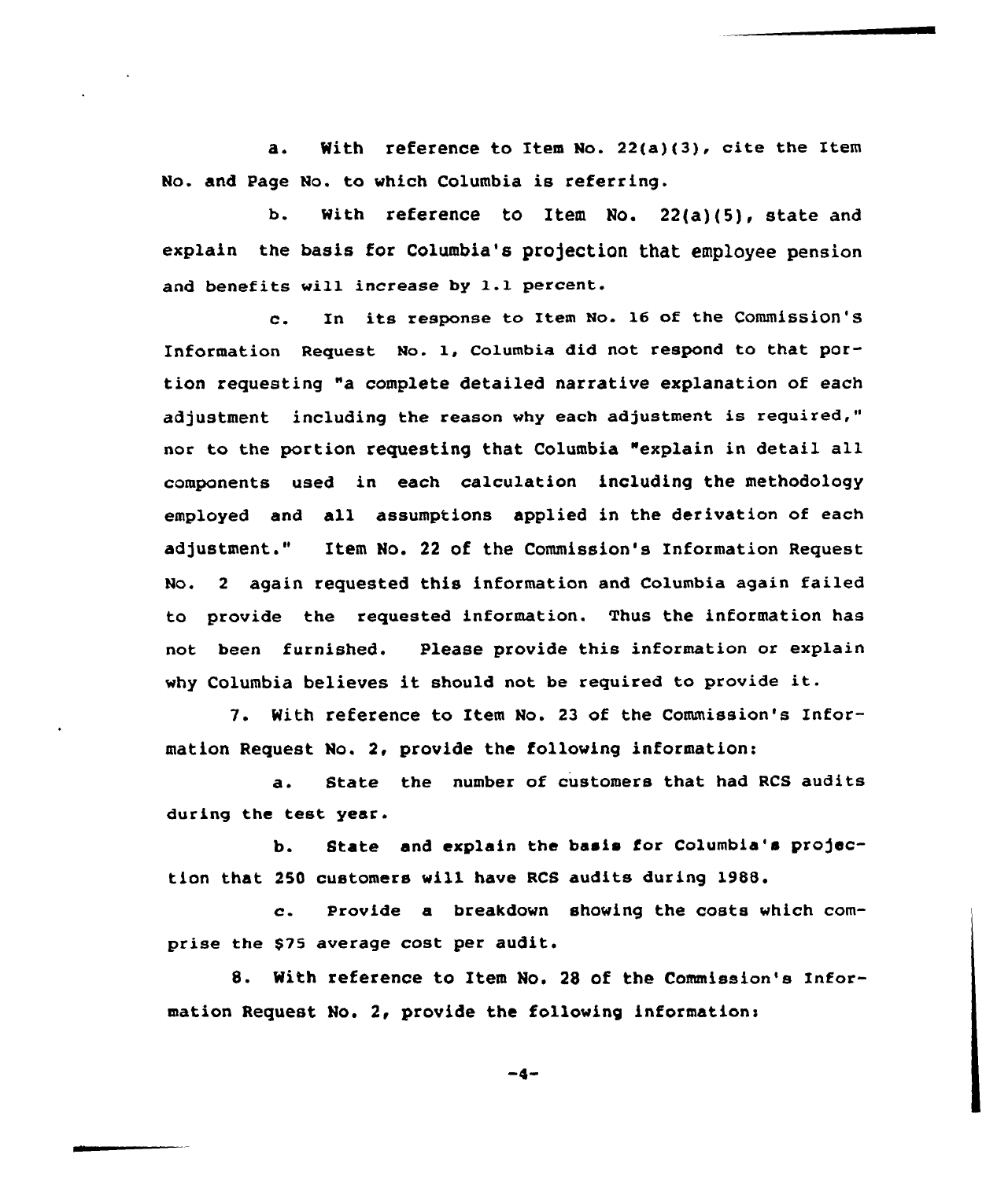a. With reference to Item No. 28(a), state whether Columbia considers the expense items to be recurring. Also, explain why Columbia chose to expense, rather than capitalize, those costs.

b. With reference to Item No. 28(b), provide copies of advertisements used to promote the single-family and multi-family programs. Also, provide copies of advertisements used to promote high efficient space heating equipment advertising.

c. With reference to Item Mo. 28(i), provide <sup>a</sup> breakdown showing the individual cost items associated with investigating the possible company ownership of customer service lines. Also, state whether Columbia believes these costs will recur. If yes, explain why Columbia believes these costs will recur.

d. With reference to Item No. 28(k), state whether all or a portion of the \$49,000 cost associated with the DIS System is also included in the \$664,161 amount related to the DIS System that Columbia proposes to amortize. Also, explain why this cost item was not deferred and state whether Columbia considers this cost to be recurring in nature.

9. With reference to Item No. 33 of the Commission's second request, provide the following information:

a. Provide an analysis of Accounts Payable to Associated Companies which includes all end-of-month balances in excess of \$50,000 owed to a single supplier for each month from December 1986 through December 1987. For each amount in excess of \$ 50,000 provide the debit side of the entry, the name of the entity to be paid, the date when the indebtedness was incurred,

 $-5-$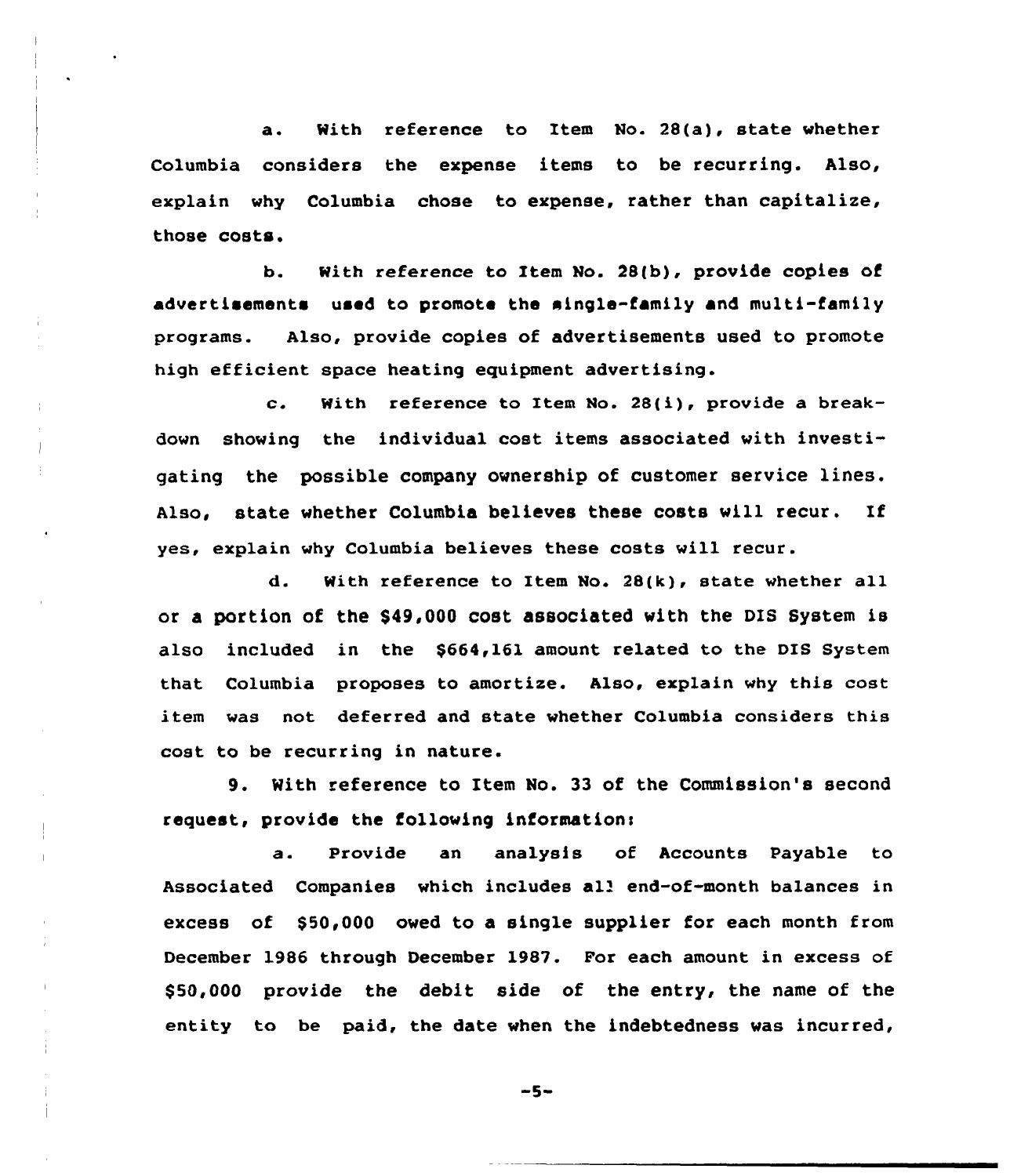and a description of the assets or services grouped with analogous information as described above. The total balance for each month should reconcile with the monthly balances for payables to Associated Companies as reported in Columbia's response to Item No. <sup>9</sup> of the Commission's Order dated April ll, 1988. The response should be formatted in the same manner as the response to Item No. 3 of the Commission's Order dated July 17, 1984 in Case No. 9003.

b. Explain why Columbia believes the "delay in recovery of costs from the ratepayer (Accounts Receivable)" should be considered in determining the adjustment to reduce prepaid nominated gas balances for amounts identifiable in cost-free accounts payable.

10. With reference to the response to Item No. 36 of the Commission's second request, provide the following information:

a. With reference to items (a) – (d) and (f), provide Columbia's best estimate of the information requested in these items.

b. If columbia is unable to provide the information requested in (a) above, state Columbia's position regarding the appropriateness of adjustments being made to recognize savings and benefits in the amounts set forth in the December l986 Management Audit.

c. If Columbia disagrees with the appropriateness of the methodology described in {b) above, state and describe the method that Columbia believes most appropriate to identify and

 $-6-$ 

والمالق فالقائد والمسافرة والمارد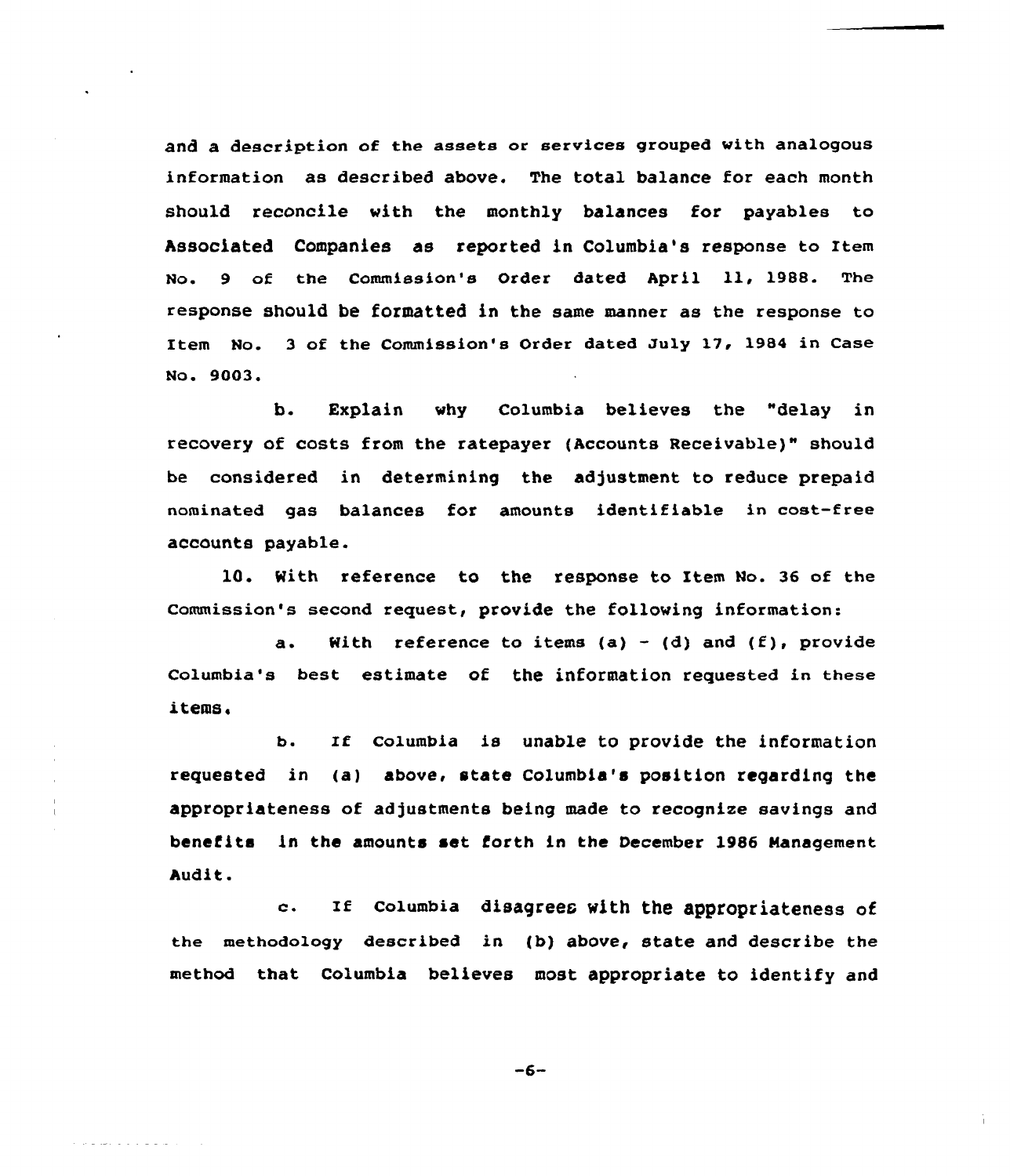recognize the savings that will be realized as the recommendations of the management audit are implemented and savings are realized.

11. In response to Question 41 of the Commission Order dated Nay 26, 1988, Columbia addressed guestions regarding its proposed rate schedule transfers. follow-up to those questions: Provide the following information as

a. In part {f), Columbia stated no GS interruptible CuatOmer COuld SaVe mOney by SWitChing tO either Rate SChedule FI or IS under current rates. For those customers identified by Account Hos. 4176, 2200, 4190, and 4030 in Item 16 of the response to the Commission's Order of April ll, <sup>1988</sup> provide, for test-year tariff sales, a comparison of annual bills at current rates under Rate Schedule GS and either FI or IS as applicable.

b. In part {h) of the response, Columbia states that the three customers with no transportation during the test period will switch to transportation and that their decisions to transport were not based on the proposed rates. Given that the decision to transport was not based on proposed rates and that current transportation rates are the same for Rate Schedules GS and FI, explain whether the proposed transfer to FI is based on the proposed increase in the GS interruptible transportation rate. For what reason, other than approval of the proposed transportation rate, would these transfers take place?

12. In response to Question 38 of the Nay 26, 1988 Order, Columbia discussed its DS flex rates and revenues. Provide the following information as follow-up:

 $-7-$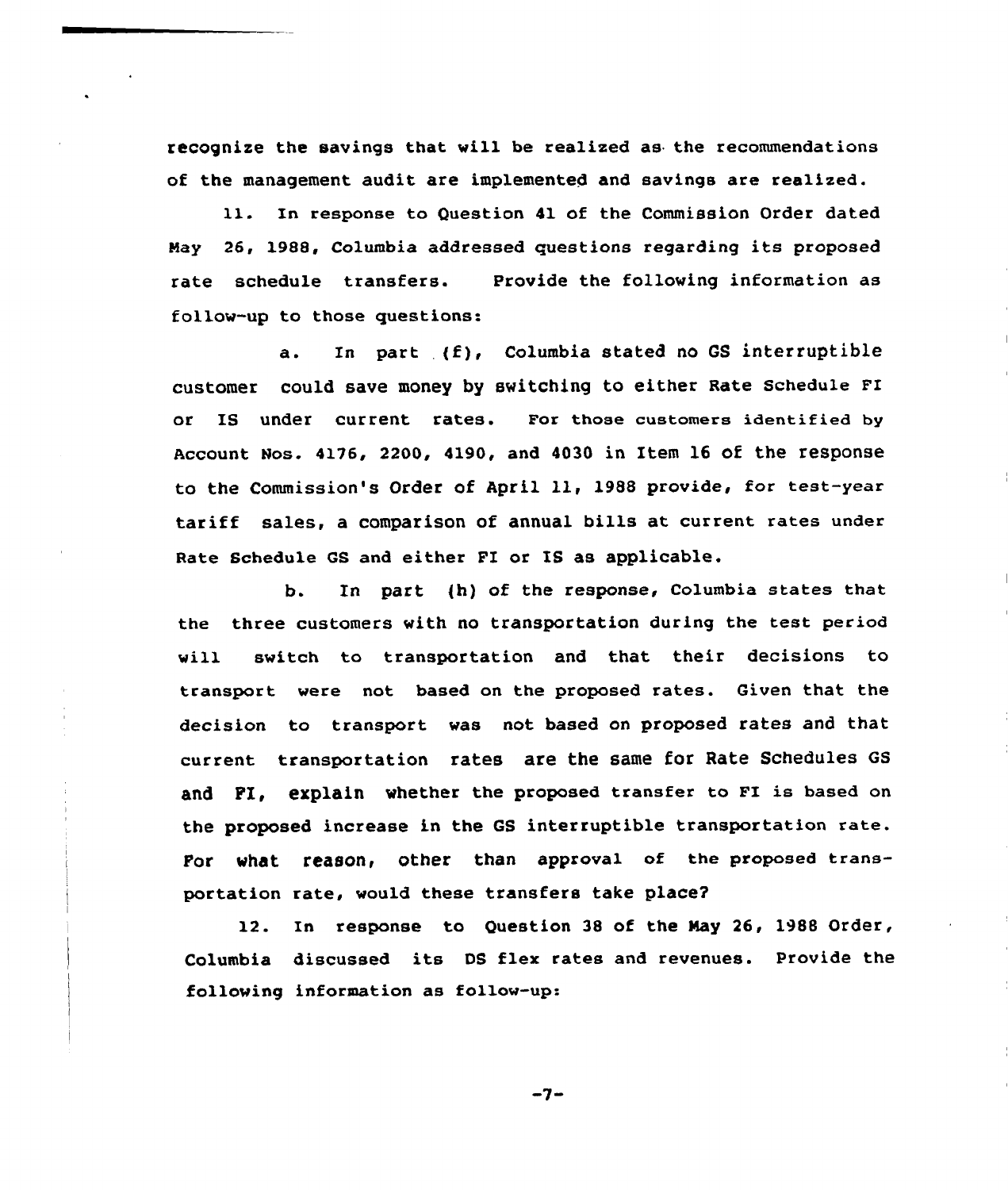a. Per calculations from the summary sheet included in the response, flex rates for customers  $A$ ,  $B$ , and  $C$  averaged  $S.20$ , \$.10 and \$.56, respectively, in the test year. Provide the rationale for using the flex rates at a single point in time (at the time the revenues were being developed) for the purposes of determining revenue requirements and setting rates.

b. In its Order on Rehearing in Case No. 9003, the Commission advised Columbia that it must document and fully support the necessity of flexing its rates or Columbia's stockholders, not its ratepayers, would bear the amount of the difference between fixed and flex rate revenues. Provide for the record in this proceeding full documentation and support for the need to flex rates as was done during the test year. Explain why flex revenues should not be imputed, for rate-making purposes, at \$ .3712.

l3. In response to Question <sup>42</sup> of the Nay 26, 1988 Order, and in Item 58 of the response to the Attorney General, Columbia provided an explanation and calculations in support of its weather normalization adjustment. Provide the following information as backup for those responses:

a. For heat accounts, explain in detail the derivation of the base load usage per customer as shown in Section 2.

b. Explain why base load usage per customer varies from month to month for heat accounts but remains constant for incidental accounts.

c. Provide supporting documentation for the normal degree days for 1951-1980 as published by NOAA.

 $-8-$